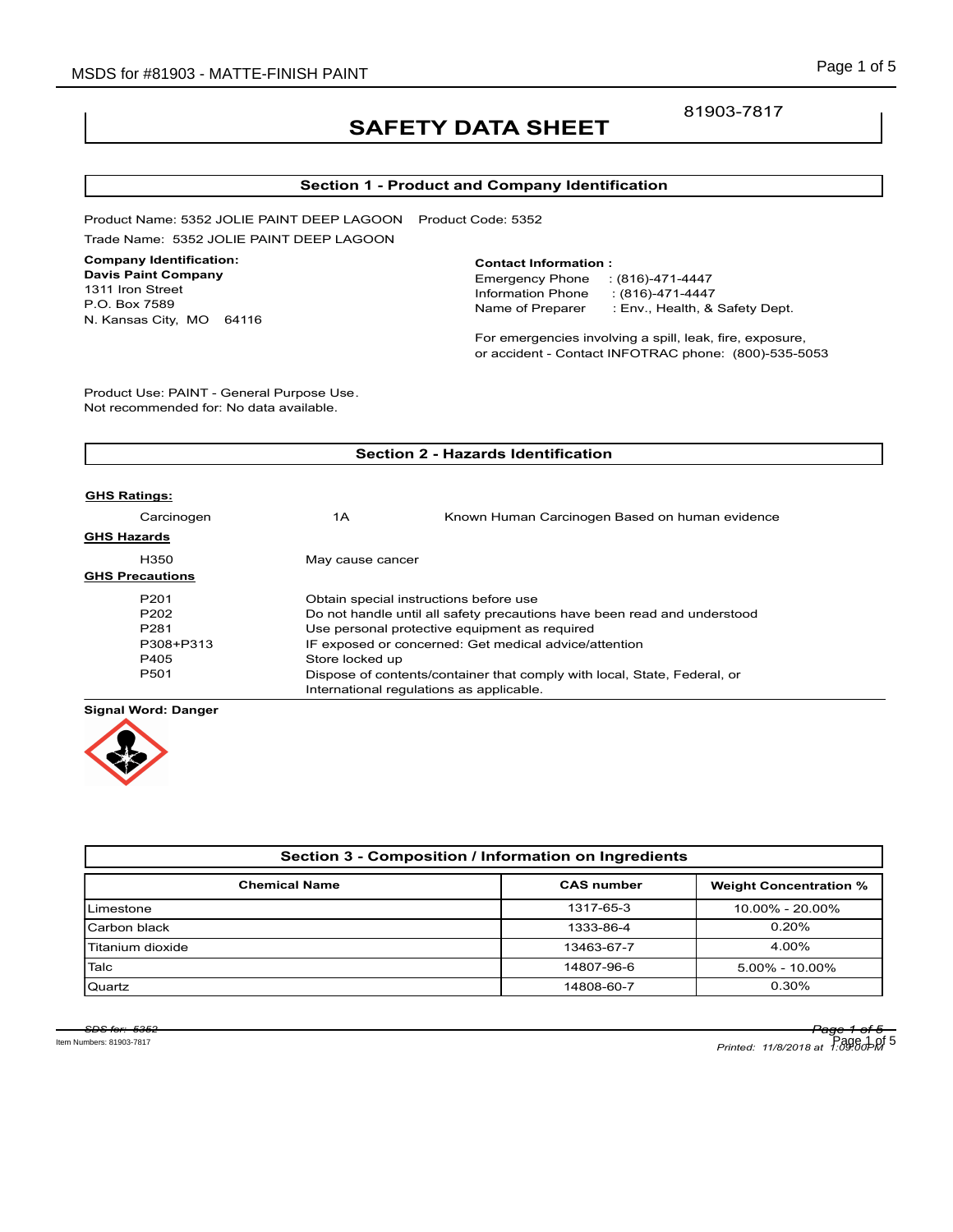| Nepheline<br>svenite<br>____<br>____________ | -96-<br>״ ״ ״<br>. . | .00%<br>___ |
|----------------------------------------------|----------------------|-------------|
|                                              |                      |             |

#### **Section 4 - First Aid Measures**

#### **Inhalation:**

Remove to fresh air. Vapor or mist can cause headache, nausea, and irritation of the nose, throat and lungs, in a poorly ventilated area. If symptoms persist, seek medical attention.

#### **Eye contact:**

Direct contact may cause irritation. Remove contact lenses if necessary, and flush with plenty of clean water while holding eyelids open. Do not rub eyes. Get medical attention if irritation or symptoms persist.

### **Skin contact:**

Irritating to the skin on repeated or prolonged contact. Wash with plenty of soap and water. If irritation persists or a rash develops, seek medical attention.

#### **Ingestion:**

Can cause gastrointestinal irritation. If swallowed, wash mouth out with water. Do not induce vomiting unless directed by medical personnel. If large amounts are swollowed, give one or two glasses of water and seek medical attention.

#### **Notes to Physician:**

Treat symptomatically. Contact Poison Control Center if large quantities have been inhaled or ingested.

## **Section - 5 Fire Fighting Measures**

Flash Point: 100 C (212 F) LEL: UEL:

#### **Extinguishing media:**

Foam, CO2, Dry Chemical.

#### **Unusual Fire and Explosion Hazards:**

Closed containers exposed to extreme heat may rupture due to pressure buildup. Product generally will not burn but may spatter if temperature exceeds the boiling point of product.

#### **Hazardous Combustion Products:**

Carbon monoxide, carbon dioxide, aldehydes, hydrocarbons, and other products of incomplete combustion. **Firefighting Procedure:**

Firefighters should wear self contained breathing apparatus if material is involved in a general fire.

#### **Section 6 - Accidental Release Measures**

#### **Spill Leak / Procedures:**

Dike spill area. Ensure adaquate ventilation. Wear appropriate personal protective equipment.

#### **Enviromental Precautions:**

Prevent further leakage or spillage if safe to do so. Prevent product from entering drains. See section #12 for further Ecological information.

#### **Methods and Materials for Containment and Cleaning Up:**

Contain spillage. Then collect with inert absorbent materials. Dispose of in accordance with applicable regulations.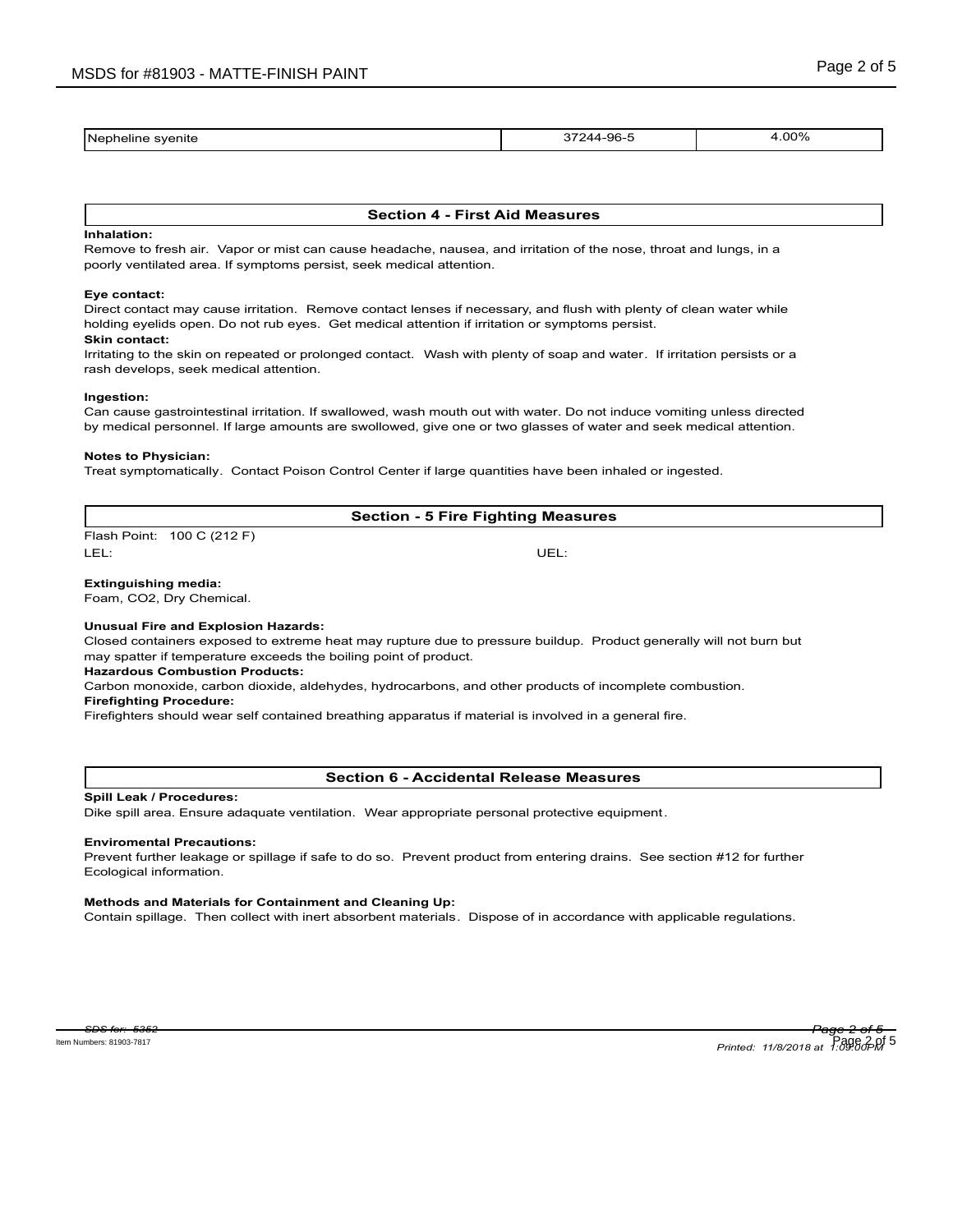### **Section 7 - Handling and Storage**

#### **Handling Precautions:**

Do not use until all safety precautions have been read and understood. Use personal protection found in section 8. Smoking, eating, or drinking should be prohibited in the application area.

#### **Storage Requirements:**

Keep containers closed and upright when not in use. Store in cool well ventilated areas away from heat and direct sunlight. Previously opened containers, carefully reseal. KEEP FROM FREEZING! Wash thoroughly after handling.

#### **Section 8 - Exposure Control and Personal Protection**

#### **Engineering Controls:**

Provide general clean air dilution or local exhaust ventilation in volume and pattern to keep the air contaminant concentration below applicable exposure limits.

Provide readily accessible eye wash station.

Use of protective creams, head caps etc, is recommended.

#### **Personal Protective Equipment**

#### **Respiratory Protection:**

Do not breathe vapors or mist. Wear an appropriate, properly fitted respirator (NIOSH approved) during the use of this product until vapor and mists are exhausted, unless air monitoring demonstrates vapor and mist levels are below applicable exposure limits.

#### **Skin and Body Protection:**

Use polyethylene gloves to avoid contact with product. Gloves must be impervious to soap and water. Wear suitable protective clothing.

#### **Eye Protection:**

Use safety eyewear with splash guards or side shields, or goggles.

**Section 9 - Physical and Chemical Properties**

| <b>Explosive Limits: N/A</b>           | Partition coefficient (n- No Data Found<br>octanol/water): |  |
|----------------------------------------|------------------------------------------------------------|--|
| Autoignition temperature: $N/A$        | Decomposition temperature: No Data Found                   |  |
| <b>Physical State Liquid</b>           | Coating VOC g/L 0.00                                       |  |
| <b>COATING VOC #/G 0.000</b>           | <b>Odor Mild</b>                                           |  |
| Vapor Pressure: 13.1 mmHg              | <b>Odor threshold: No Data Found</b>                       |  |
| <b>Vapor Density Heavier than air.</b> | <b>pH:</b> No Data Found                                   |  |
| <b>Specific Gravity 1.37</b>           | <b>Melting point: No Data Found</b>                        |  |
| <b>Freezing point: No Data Found</b>   | Solubility: No Data Found                                  |  |
| Boiling range: 100°C                   | <b>Flash point (TCC):</b> $212^{\circ}$ F, $100^{\circ}$ C |  |
| Evaporation Rate Slower than ether.    | <b>Appearance White, Colors and</b><br>Clear.              |  |
| Flammability: No Data Found            | <b>Viscosity No Data Found</b>                             |  |

## **Section 10 - Stability and Reactivity**

**Conditions to Avoid:** Excessive heat, poor ventilation, excessive aging. **Stability:**

## **STABLE**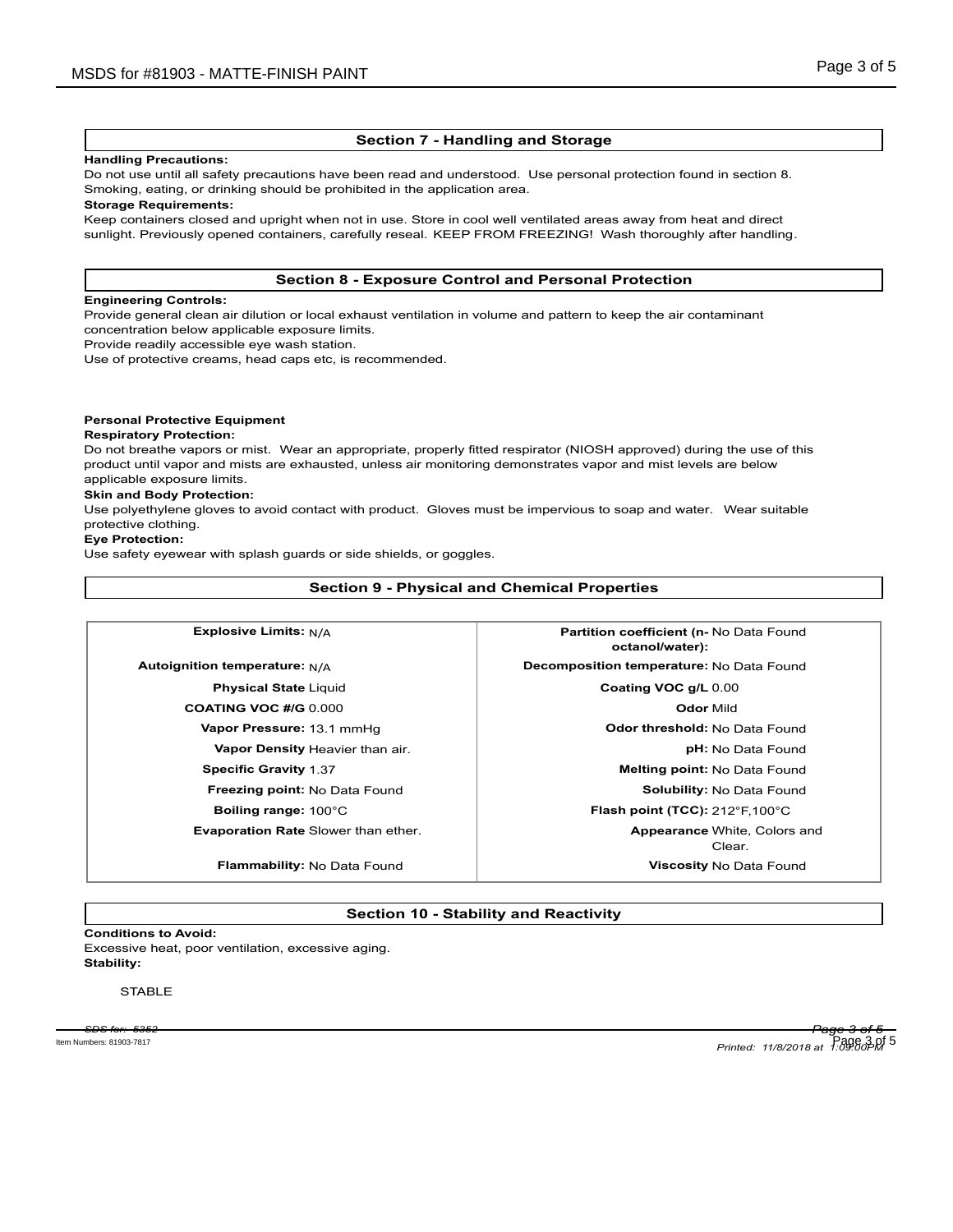#### **Materials to Avoid:**

None known.

No Data Found

#### **Hazardous Decomposition Products:**

Thermal decomposition or combustion can produce fumes of carbon monoxide and carbon dioxide.

No Data Found

Hazardous polymerization will not occur.

**Mixture Toxicity Component Toxicity**

Routes of Entry:

No Data Found

Exposure to this material may affect the following organs:

Eyes Skin Cardiovascular System Respiratory System

**Effects of Overexposure**

#### **Acute and chronic effects from short and long term exposure:**

**Inhalation:** Vapor or mist can cause nausea, headache, and irritation of the nose, throat, and lungs .

**Eye contact:** Direct contact can cause irritation.

**Skin contact:** Irritating to the skin on repeated or prolonged contact.

**Ingestion:** If swallowed, can cause irritation, nausea or vomiting.

#### **Section 12 - Ecological Information**

Ecological information: No data found.

**Component Ecotoxicity**

Talc 96 Hr LC50 Brachydanio rerio: >100 g/L [semi-static]

#### **Section 13 - Disposal Considerations**

Collect absorbent/spilled liquid into metal containers. Dispose of inaccordance with local, state, and federal regulations. Do not incinerate closed containers. Incinerate in approved facility. Obey relevant laws.

## **Section 14 - Transport Information**

## DOT NOT DOT REGULATED MATERIALS

WATERBASED LATEX PAINT

## **Section 15 - Regulatory Information**

This SDS has been compiled in accordance with Appendix D of OSHA Hazcom 2012. **State of California Safe Drinking Water and Toxic Enforcement Act of 1986 (Proposition 65)**: WARNING! This product contains the following chemicals which are listed by the State of California as carcinogenic or a reproductive toxin:

1333-86-4 Carbon black Carcinogen

14808-60-7 Quartz Carcinogen

13463-67-7 Titanium dioxide Carcinogen

**Agency Proper Shipping Name UN Number Packing Group Hazard Class**